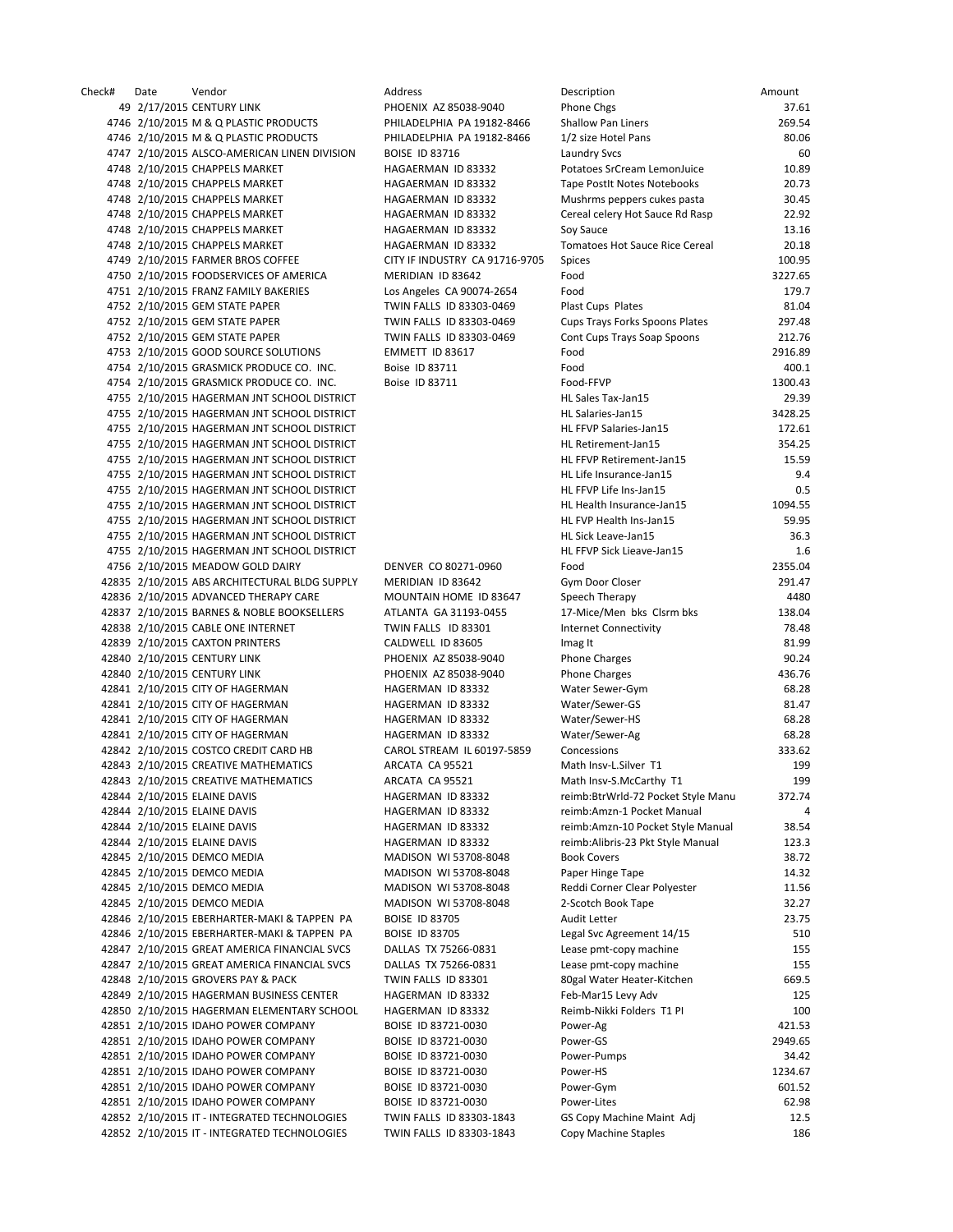42852 2/10/2015 IT - INTEGRATED TECHNOLOGIES TWIN FALLS ID 83303-1843 42852 2/10/2015 IT - INTEGRATED TECHNOLOGIES TWIN FALLS ID 83303-1843 42852 2/10/2015 IT - INTEGRATED TECHNOLOGIES TWIN FALLS ID 83303-1843 42852 2/10/2015 IT - INTEGRATED TECHNOLOGIES TWIN FALLS ID 83303-1843 42852 2/10/2015 IT - INTEGRATED TECHNOLOGIES TWIN FALLS ID 83303-1843 42852 2/10/2015 IT - INTEGRATED TECHNOLOGIES TWIN FALLS ID 83303-1843 42852 2/10/2015 IT - INTEGRATED TECHNOLOGIES TWIN FALLS ID 83303-1843 42852 2/10/2015 IT - INTEGRATED TECHNOLOGIES TWIN FALLS ID 83303-1843 42852 2/10/2015 IT - INTEGRATED TECHNOLOGIES TWIN FALLS ID 83303-1843 42852 2/10/2015 IT - INTEGRATED TECHNOLOGIES TWIN FALLS ID 83303-1843 42852 2/10/2015 IT - INTEGRATED TECHNOLOGIES TWIN FALLS ID 83303-1843 42852 2/10/2015 IT - INTEGRATED TECHNOLOGIES TWIN FALLS ID 83303-1843 42852 2/10/2015 IT - INTEGRATED TECHNOLOGIES TWIN FALLS ID 83303-1843 42852 2/10/2015 IT - INTEGRATED TECHNOLOGIES TWIN FALLS ID 83303-1843 42852 2/10/2015 IT - INTEGRATED TECHNOLOGIES TWIN FALLS ID 83303-1843 42852 2/10/2015 IT - INTEGRATED TECHNOLOGIES TWIN FALLS ID 83303-1843 42852 2/10/2015 IT - INTEGRATED TECHNOLOGIES TWIN FALLS ID 83303-1843 42852 2/10/2015 IT - INTEGRATED TECHNOLOGIES TWIN FALLS ID 83303-1843 42852 2/10/2015 IT - INTEGRATED TECHNOLOGIES TWIN FALLS ID 83303-1843 42853 2/10/2015 LORA SILVER-LEWIS HAGERMAN ID 83332 42853 2/10/2015 LORA SILVER-LEWIS HAGERMAN ID 83332 42854 2/10/2015 STORMI McCARTHY HAGERMAN ID 83332 42854 2/10/2015 STORMI McCARTHY **HAGERMAN ID 83332** 42855 2/10/2015 MEDICAID DIVISON OF BOISE ID 83720-0036 42856 2/10/2015 MOUNTAIN ALARM INC OGDEN UT 84412 42857 2/10/2015 PRAXAIR DISTRIBUTION INC DALLAS TX 75312-0812 42858 2/10/2015 PRO ACTIVE ADVANTAGE LLC HAGERMAN ID 83332 42858 2/10/2015 PRO ACTIVE ADVANTAGE LLC HAGERMAN ID 83332 42858 2/10/2015 PRO ACTIVE ADVANTAGE LLC HAGERMAN ID 83332 42858 2/10/2015 PRO ACTIVE ADVANTAGE LLC HAGERMAN ID 83332 42858 2/10/2015 PRO ACTIVE ADVANTAGE LLC HAGERMAN ID 83332 42858 2/10/2015 PRO ACTIVE ADVANTAGE LLC HAGERMAN ID 83332 42859 2/10/2015 PBS-PROGRESSIVE BEHAVIOR SYSTE RUPERT ID 83350 42859 2/10/2015 PBS-PROGRESSIVE BEHAVIOR SYSTE BUPERT ID 83350 42859 2/10/2015 PBS-PROGRESSIVE BEHAVIOR SYSTE RUPERT ID 83350 42859 2/10/2015 PBS-PROGRESSIVE BEHAVIOR SYSTE RUPERT ID 83350 42860 2/10/2015 SAFEGUARD BUSINESS SYSTEMS BOISE ID 83707 42861 2/10/2015 SALES TAX COMMISSION BOISE ID 83707-0076 42861 2/10/2015 SALES TAX COMMISSION BOISE ID 83707-0076 42861 2/10/2015 SALES TAX COMMISSION BOISE ID 83707-0076 42862 2/10/2015 SDE-STATE DEPT OF EDUCATION BOISE ID 83750-0027 42863 2/10/2015 UNIFIED OFFICE SERVICES TWIN FALLS ID 83301 42863 2/10/2015 UNIFIED OFFICE SERVICES TWIN FALLS ID 83301 42863 2/10/2015 UNIFIED OFFICE SERVICES TWIN FALLS ID 83301 42864 2/10/2015 US BANK TRUST NA (BOND) ST PAUL MN 55170-9705 42865 2/10/2015 US BANKCORP CARD SVCS INC FARGO ND 58125-6343 42865 2/10/2015 US BANKCORP CARD SVCS INC FARGO ND 58125-6343 42865 2/10/2015 US BANKCORP CARD SVCS INC FARGO ND 58125-6343 42865 2/10/2015 US BANKCORP CARD SVCS INC FARGO ND 58125-6343 42865 2/10/2015 US BANKCORP CARD SVCS INC FARGO ND 58125-6343 42865 2/10/2015 US BANKCORP CARD SVCS INC FARGO ND 58125-6343 42865 2/10/2015 US BANKCORP CARD SVCS INC FARGO ND 58125-6343 42865 2/10/2015 US BANKCORP CARD SVCS INC FARGO ND 58125-6343 42865 2/10/2015 US BANKCORP CARD SVCS INC FARGO ND 58125-6343 42865 2/10/2015 US BANKCORP CARD SVCS INC FARGO ND 58125-6343 42865 2/10/2015 US BANKCORP CARD SVCS INC FARGO ND 58125-6343 42866 2/10/2015 VALLEY COOP WENDELL ID 83355 42866 2/10/2015 VALLEY COOP WENDELL ID 83355 42867 2/10/2015 VERIZON WIRELESS BELLEVUE WA 98009 42867 2/10/2015 VERIZON WIRELESS BELLEVUE WA 98009 42867 2/10/2015 VERIZON WIRELESS BELLEVUE WA 98009 42867 2/10/2015 VERIZON WIRELESS BELLEVUE WA 98009 42867 2/10/2015 VERIZON WIRELESS BELLEVUE WA 98009 42867 2/10/2015 VERIZON WIRELESS BELLEVUE WA 98009 42867 2/10/2015 VERIZON WIRELESS BELLEVUE WA 98009 42867 2/10/2015 VERIZON WIRELESS BELLEVUE WA 98009 42868 2/10/2015 WAXIE SANITARY SUPPLY LOS ANGELES CA 90060-0227 42868 2/10/2015 WAXIE SANITARY SUPPLY LOS ANGELES CA 90060-0227 42869 2/10/2015 WWS-WESTERN WASTE SERVICES Jerome ID 83338

| GS Copy Machine Maint Adj                              | 26.38            |
|--------------------------------------------------------|------------------|
| GS Copy Machine Maint Adj                              | 28.64            |
| Copy Machine-SpEd HS                                   | 33               |
| Copy Machine-SpEd HS                                   | 33               |
| Credit-GS Sharp (Pd inv)                               | $-49.16$         |
| Copy Machine Maint Adj<br>Copy GS Machine Maint Adj    | 59.01<br>79.97   |
| Copy GS Machine Maint Adj                              | 163.43           |
| Copy GS Machine Maint Adj                              | 97.49            |
| Copy GS Machine Maint Adj                              | 14.97            |
| Adj to McCurdy worksheet                               | 2.53             |
| GS Copy Machine Maint Adj                              | 47.92            |
| HS Copy Machine Maint Adj                              | 18.75            |
| HS Copy Machine Maint Adj                              | 77.8             |
| HS Copy Machine Maint Adj                              | 200.6            |
| HS Copy Machine Maint Adj                              | 152.66           |
| HS Copy Machine Maint Adj                              | 157.29           |
| HS Copy Machine Maint Adj                              | 149.82           |
| Credit on acc't                                        | -5               |
| Mlg-Rock/Math Wkshp Boise                              | 76               |
| Meal-Rock/Math Wkshp Boise                             | 17.64            |
| Mlg-Math workshop Boise                                | 76               |
| Meal-Math workshop<br><b>School Based Medicaid Fee</b> | 14.08<br>7792.47 |
| Monitoring-Alarm Sys                                   | 78               |
| Argon Gas                                              | 255.7            |
| <b>Behavior Svcs</b>                                   | 2207             |
| <b>Behavior Svcs</b>                                   | 2717             |
| Psych Svcs-Walsh                                       | 735              |
| Mileage-Walsh                                          | 16.8             |
| <b>Behavior Svcs</b>                                   | 1520.5           |
| <b>Behavior Svcs</b>                                   | 2028.75          |
| <b>Behavior Svcs</b>                                   | 1080.75          |
| <b>Behavior Svcs</b>                                   | 1208.7           |
| <b>Behavior Svcs</b>                                   | 924              |
| <b>Behavior Svcs</b>                                   | 1105.5           |
| Check Order-SpEd                                       | 57.04            |
| SpEd Sale sTax-Jan15                                   | 33.57            |
| HS Sales Tax-Jan15<br>HL Sales Tax-Jan15               | 238.55<br>29.39  |
| Fingerprints-J.Emerson                                 | 40               |
| Yellow Copy Paper-Levy Brochures                       | 47.46            |
| 2.5 Pallets Paper (total-5)                            | 2999             |
| 2.5 Pallets Paper (total-5)                            | 2999             |
| Adm Fees-Bond                                          | 500              |
| <b>Runtime Software</b>                                | 319              |
| amzn:1-SuperNova PowerSup-MC                           | 114.99           |
| amzn:Seek Thermal USB Connector                        | 230.76           |
| amzn:4-Memory Ram-Dell PwrEdg                          | 111.96           |
| excess CP expenditures                                 | 119.07           |
| Malwarebytes-Malware Softwr                            | 24.95            |
| amzn:TP-Link 8-Port Switch<br><b>Samsung Memory</b>    | 71.98<br>763.32  |
| amzn:EVGA GeForce Graphics Card                        | 599.96           |
| amzn:20 Crucial Memory                                 | 804.94           |
| excess CP expenditures                                 | $-119.07$        |
| LPGas-HS 3434.5g                                       | 6040.39          |
| LPGas-Ag 1238.8g                                       | 2197.91          |
| Cell Phone-Cottam                                      | 52.56            |
| Cell Phone-Anderson                                    | 52.56            |
| Cell Phone-AJ Perkins                                  | 52.56            |
| Cell Phone-C.Jackson                                   | 26.44            |
| Cell Phone-Knapp                                       | 52.56            |
| Cell Phone-Kress                                       | 52.56            |
| Cell Phone-Cato                                        | 52.56            |
| Cell Phone-Donaldson<br>8-Toilet Paper                 | 52.56<br>568.57  |
| 8-Paper Towels                                         | 235.74           |
| Trash Pickup-Rental Chgs                               | 256.06           |
|                                                        |                  |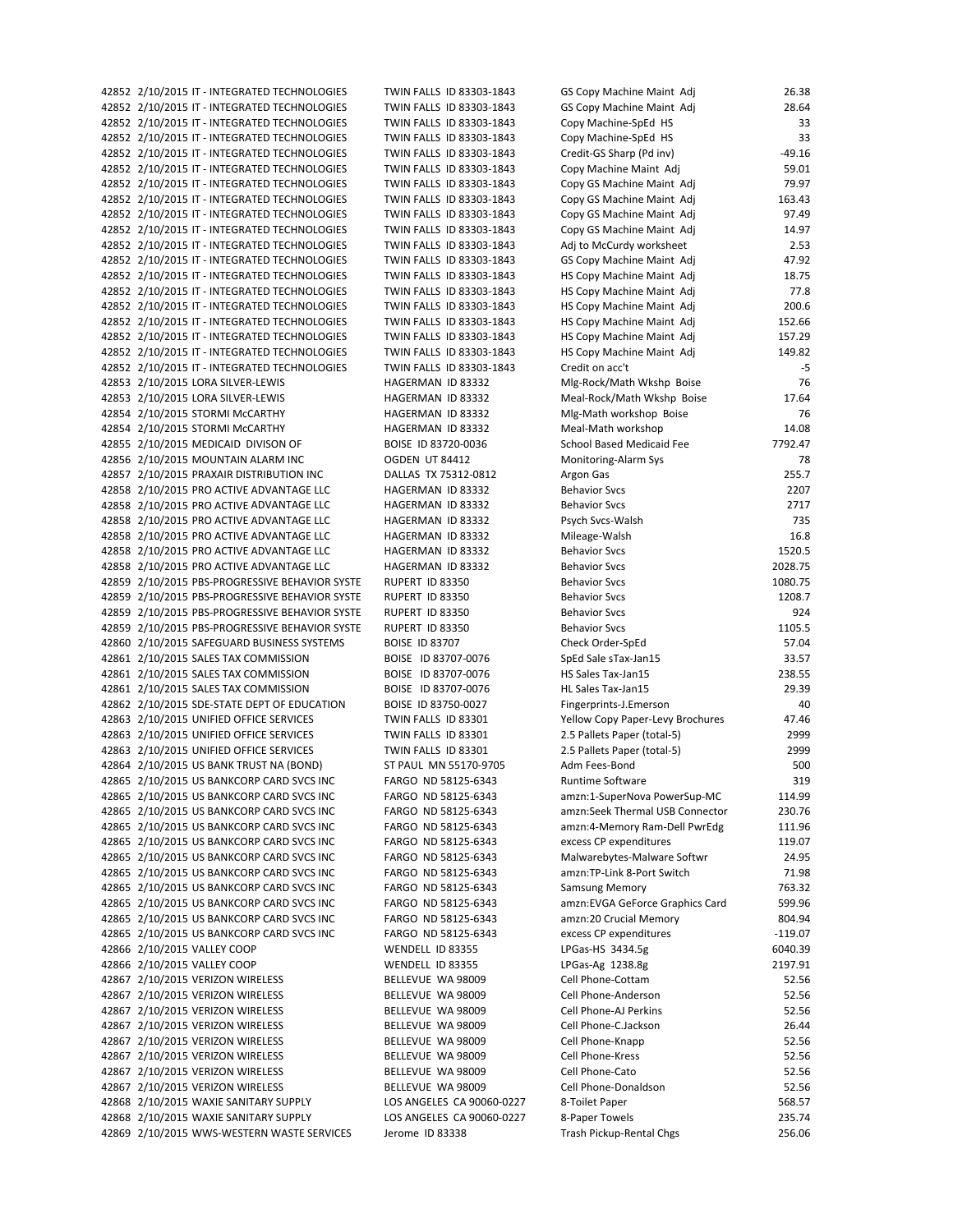| 42870 2/13/2015 MATT COTTAM                | HAGERMAN ID 83332   | Repl ck#42231-Track Mlg reimb   | 346.56  |
|--------------------------------------------|---------------------|---------------------------------|---------|
| 42894 2/27/2015 AMERICAN FIDELITY CO - HSA |                     | Am Fidelity - HSA Svg - 02-2015 | 23.16   |
| 42894 2/27/2015 AMERICAN FIDELITY CO - HSA |                     | Am Fidelity - HSA Svg - 02-2015 | 287.09  |
| 42894 2/27/2015 AMERICAN FIDELITY CO - HSA |                     | Am Fidelity - HSA Svg - 02-2015 | 156.79  |
| 42894 2/27/2015 AMERICAN FIDELITY CO - HSA |                     | Am Fidelity - HSA Svg - 02-2015 | 16.31   |
|                                            |                     |                                 |         |
| 42894 2/27/2015 AMERICAN FIDELITY CO - HSA |                     | Am Fidelity - HSA Svg - 02-2015 | 302.22  |
| 42894 2/27/2015 AMERICAN FIDELITY CO - HSA |                     | Am Fidelity - HSA Svg - 02-2015 | 2.94    |
| 42894 2/27/2015 AMERICAN FIDELITY CO - HSA |                     | Am Fidelity - HSA Svg - 02-2015 | 121.69  |
| 42894 2/27/2015 AMERICAN FIDELITY CO - HSA |                     | Am Fidelity - HSA Svg - 02-2015 | 151.7   |
| 42895 2/27/2015 BLUE CROSS OF IDAHO        | BOISE ID 83707-0948 | Blue Cross - 02-2015            | 750.45  |
| 42895 2/27/2015 BLUE CROSS OF IDAHO        | BOISE ID 83707-0948 | Blue Cross - 02-2015            | 158.74  |
| 42895 2/27/2015 BLUE CROSS OF IDAHO        | BOISE ID 83707-0948 | Blue Cross - 02-2015            | 808.16  |
|                                            | BOISE ID 83707-0948 | Blue Cross - 02-2015            | 803.48  |
| 42895 2/27/2015 BLUE CROSS OF IDAHO        |                     |                                 |         |
| 42895 2/27/2015 BLUE CROSS OF IDAHO        | BOISE ID 83707-0948 | Blue Cross - HSA - 02-2015      | 418.6   |
| 42895 2/27/2015 BLUE CROSS OF IDAHO        | BOISE ID 83707-0948 | Blue Cross - 02-2015            | 916.79  |
| 42895 2/27/2015 BLUE CROSS OF IDAHO        | BOISE ID 83707-0948 | Blue Cross - 02-2015            | 192.42  |
| 42895 2/27/2015 BLUE CROSS OF IDAHO        | BOISE ID 83707-0948 | Blue Cross - 02-2015            | 4441.47 |
| 42895 2/27/2015 BLUE CROSS OF IDAHO        | BOISE ID 83707-0948 | Blue Cross - 02-2015            | 24.61   |
| 42895 2/27/2015 BLUE CROSS OF IDAHO        | BOISE ID 83707-0948 | Blue Cross - HSA - 02-2015      | 805.35  |
| 42895 2/27/2015 BLUE CROSS OF IDAHO        | BOISE ID 83707-0948 | Blue Cross - HSA - 02-2015      | 60.15   |
|                                            |                     |                                 |         |
| 42895 2/27/2015 BLUE CROSS OF IDAHO        | BOISE ID 83707-0948 | Blue Cross - 02-2015            | 116.97  |
| 42895 2/27/2015 BLUE CROSS OF IDAHO        | BOISE ID 83707-0948 | Blue Cross - 02-2015            | 642.28  |
| 42895 2/27/2015 BLUE CROSS OF IDAHO        | BOISE ID 83707-0948 | Blue Cross - 02-2015            | 574.62  |
| 42895 2/27/2015 BLUE CROSS OF IDAHO        | BOISE ID 83707-0948 | Blue Cross - HSA - 02-2015      | 4216.36 |
| 42895 2/27/2015 BLUE CROSS OF IDAHO        | BOISE ID 83707-0948 | Blue Cross - HSA - 02-2015      | 341.38  |
| 42895 2/27/2015 BLUE CROSS OF IDAHO        | BOISE ID 83707-0948 | Blue Cross - 02-2015            | 153.39  |
| 42895 2/27/2015 BLUE CROSS OF IDAHO        | BOISE ID 83707-0948 | Blue Cross - 02-2015            | 57.72   |
| 42895 2/27/2015 BLUE CROSS OF IDAHO        |                     |                                 |         |
|                                            | BOISE ID 83707-0948 | Blue Cross - 02-2015            | 115.46  |
| 42895 2/27/2015 BLUE CROSS OF IDAHO        | BOISE ID 83707-0948 | Blue Cross - 02-2015            | 1046.95 |
| 42895 2/27/2015 BLUE CROSS OF IDAHO        | BOISE ID 83707-0948 | Blue Cross - 02-2015            | 107.55  |
| 42895 2/27/2015 BLUE CROSS OF IDAHO        | BOISE ID 83707-0948 | Blue Cross - 02-2015            | 246.26  |
| 42896 2/27/2015 HJSD - IRS                 |                     | IRS-Fica - 02-2015              | 333.19  |
| 42896 2/27/2015 HJSD - IRS                 |                     | IRS-Fica - 02-2015              | 453.39  |
| 42896 2/27/2015 HJSD - IRS                 |                     | IRS-Fica - 02-2015              | 670.84  |
|                                            |                     |                                 |         |
| 42896 2/27/2015 HJSD - IRS                 |                     | IRS-Fica - 02-2015              | 225.25  |
| 42896 2/27/2015 HJSD - IRS                 |                     | IRS-Fica - 02-2015              | 81.23   |
| 42896 2/27/2015 HJSD - IRS                 |                     | IRS-Fica - 02-2015              | 15.61   |
| 42896 2/27/2015 HJSD - IRS                 |                     | IRS-Fica - 02-2015              | 12.68   |
| 42896 2/27/2015 HJSD - IRS                 |                     | IRS-Fica - 02-2015              | 17.16   |
| 42896 2/27/2015 HJSD - IRS                 |                     | IRS-Fica - 02-2015              | 260.02  |
| 42896 2/27/2015 HJSD - IRS                 |                     | IRS-Fica - 02-2015              | 265.44  |
| 42896 2/27/2015 HJSD - IRS                 |                     | IRS-Fica - 02-2015              | 78.83   |
|                                            |                     |                                 |         |
| 42896 2/27/2015 HJSD - IRS                 |                     | IRS-Fica - 02-2015              | 227.64  |
| 42896 2/27/2015 HJSD - IRS                 |                     | IRS-Medicare - 02-2015          | 24.91   |
| 42896 2/27/2015 HJSD - IRS                 |                     | IRS-Fica - 02-2015              | 327.4   |
| 42896 2/27/2015 HJSD - IRS                 |                     | IRS-Medicare - 02-2015          | 37.67   |
| 42896 2/27/2015 HJSD - IRS                 |                     | IRS-Medicare - 02-2015          | 260.15  |
| 42896 2/27/2015 HJSD - IRS                 |                     | IRS-Fica - 02-2015              | 56.47   |
| 42896 2/27/2015 HJSD - IRS                 |                     | IRS-Fica - 02-2015              | 19.53   |
|                                            |                     |                                 |         |
| 42896 2/27/2015 HJSD - IRS                 |                     | IRS-Fica - 02-2015              | 33.22   |
| 42896 2/27/2015 HJSD - IRS                 |                     | IRS-Fica - 02-2015              | 283.77  |
| 42896 2/27/2015 HJSD - IRS                 |                     | IRS-Fica - 02-2015              | 65.32   |
| 42896 2/27/2015 HJSD - IRS                 |                     | IRS-Medicare - 02-2015          | 7.08    |
| 42896 2/27/2015 HJSD - IRS                 |                     | IRS-Fica - 02-2015              | 2422.57 |
| 42896 2/27/2015 HJSD - IRS                 |                     | IRS-Fica - 02-2015              | 338.5   |
|                                            |                     |                                 |         |
| 42896 2/27/2015 HJSD - IRS                 |                     | IRS-Fica - 02-2015              | 2856.54 |
| 42896 2/27/2015 HJSD - IRS                 |                     | IRS-Fica - 02-2015              | 85.12   |
| 42896 2/27/2015 HJSD - IRS                 |                     | IRS-Fica - 02-2015              | 43.96   |
| 42897 2/27/2015 HJSD - PERSI               |                     | PERSI-Sick Leave - 02-2015      | 2.39    |
| 42897 2/27/2015 HJSD - PERSI               |                     | PERSI-Sick Leave - 02-2015      | 2.62    |
| 42897 2/27/2015 HJSD - PERSI               |                     | PERSI-Sick Leave - 02-2015      | 2.62    |
|                                            |                     |                                 |         |
| 42897 2/27/2015 HJSD - PERSI               |                     | PERSI-Retirement - 02-2015      | 4013    |
| 42897 2/27/2015 HJSD - PERSI               |                     | PERSI-Retirement - 02-2015      | 30.59   |
| 42897 2/27/2015 HJSD - PERSI               |                     | PERSI-Sick Leave - 02-2015      | 53.93   |
| 42897 2/27/2015 HJSD - PERSI               |                     | PERSI-Retirement - 02-2015      | 118.2   |
| 42897 2/27/2015 HJSD - PERSI               |                     | PERSI-Sick Leave - 02-2015      | 12.12   |
| 42897 2/27/2015 HJSD - PERSI               |                     | PERSI-Sick Leave - 02-2015      | 52.79   |
|                                            |                     | PERSI-Sick Leave - 02-2015      | 8.35    |
| 42897 2/27/2015 HJSD - PERSI               |                     |                                 |         |
| 42897 2/27/2015 HJSD - PERSI               |                     | PERSI-Retirement - 02-2015      | 480.68  |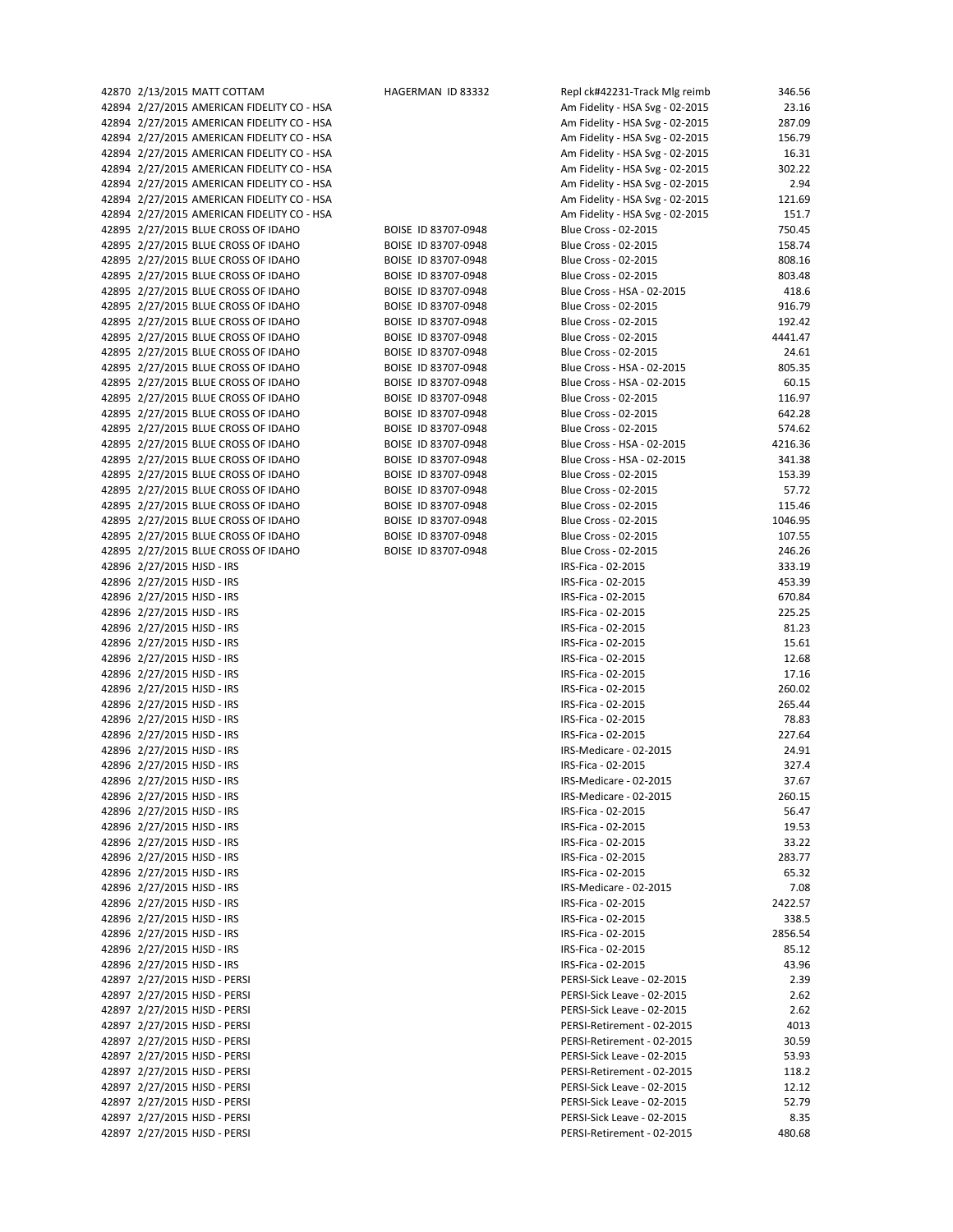|       | 42897 2/27/2015 HJSD - PERSI         |
|-------|--------------------------------------|
| 42897 | 2/27/2015 HJSD - PERSI               |
| 42897 | 2/27/2015 HJSD - PERSI               |
|       | 42897 2/27/2015 HJSD - PERSI         |
|       | 42897 2/27/2015 HJSD - PERSI         |
|       | 42897 2/27/2015 HJSD - PERSI         |
|       | 42897 2/27/2015 HJSD - PERSI         |
|       | 42897 2/27/2015 HJSD - PERSI         |
|       | 42897 2/27/2015 HJSD - PERSI         |
|       |                                      |
|       | 42897 2/27/2015 HJSD - PERSI         |
|       | 42897 2/27/2015 HJSD - PERSI         |
|       | 42897 2/27/2015 HJSD - PERSI         |
|       | 42897 2/27/2015 HJSD - PERSI         |
| 42897 | 2/27/2015 HJSD - PERSI               |
|       | 42897 2/27/2015 HJSD - PERSI         |
|       | 42897 2/27/2015 HJSD - PERSI         |
|       | 42897 2/27/2015 HJSD - PERSI         |
|       | 42897 2/27/2015 HJSD - PERSI         |
|       | 42897 2/27/2015 HJSD - PERSI         |
|       | 42897 2/27/2015 HJSD - PERSI         |
|       | 42897 2/27/2015 HJSD - PERSI         |
|       | 42897 2/27/2015 HJSD - PERSI         |
|       | 42897 2/27/2015 HJSD - PERSI         |
|       | 42897 2/27/2015 HJSD - PERSI         |
|       | 42897 2/27/2015 HJSD - PERSI         |
|       | 42897 2/27/2015 HJSD - PERSI         |
|       | 42897 2/27/2015 HJSD - PERSI         |
| 42897 | 2/27/2015 HJSD - PERSI               |
|       | 42897 2/27/2015 HJSD - PERSI         |
|       |                                      |
|       | 42897 2/27/2015 HJSD - PERSI         |
| 42897 | 2/27/2015 HJSD - PERSI               |
|       | 42897 2/27/2015 HJSD - PERSI         |
|       | 42897 2/27/2015 HJSD - PERSI         |
| 42897 | 2/27/2015 HJSD - PERSI               |
|       | 42897 2/27/2015 HJSD - PERSI         |
| 42897 | 2/27/2015 HJSD - PERSI               |
|       | 42897 2/27/2015 HJSD - PERSI         |
|       | 42897 2/27/2015 HJSD - PERSI         |
| 42897 | 2/27/2015 HJSD - PERSI               |
|       | 42897 2/27/2015 HJSD - PERSI         |
|       | 42897 2/27/2015 HJSD - PERSI         |
| 42897 | 2/27/2015 HJSD - PERSI               |
|       | 42897 2/27/2015 HJSD - PERSI         |
|       | 42898 2/27/2015 STANDARD INSURANCE C |
|       | 42898 2/27/2015 STANDARD INSURANCE C |
| 42898 | 2/27/2015 STANDARD INSURANCE C       |
| 42898 | 2/27/2015 STANDARD INSURANCE C       |
|       | 42898 2/27/2015 STANDARD INSURANCE C |
|       | 42898 2/27/2015 STANDARD INSURANCE C |
| 42898 | 2/27/2015 STANDARD INSURANCE C       |
|       | 42898 2/27/2015 STANDARD INSURANCE C |
| 42898 | 2/27/2015 STANDARD INSURANCE C       |
| 42898 | 2/27/2015 STANDARD INSURANCE C       |
| 42898 | 2/27/2015 STANDARD INSURANCE C       |
| 42898 | 2/27/2015 STANDARD INSURANCE C       |
| 42898 | 2/27/2015 STANDARD INSURANCE C       |
| 42898 | 2/27/2015 STANDARD INSURANCE C       |
| 42898 | 2/27/2015 STANDARD INSURANCE C       |
|       | 42898 2/27/2015 STANDARD INSURANCE C |
|       | 2/27/2015 STANDARD INSURANCE C       |
| 42898 | 2/27/2015 STANDARD INSURANCE C       |
| 42898 | 2/27/2015 STANDARD INSURANCE C       |
| 42898 |                                      |
|       | 42898 2/27/2015 STANDARD INSURANCE C |
| 42898 | 2/27/2015 STANDARD INSURANCE C       |
|       | 42898 2/27/2015 STANDARD INSURANCE C |
|       | 42898 2/27/2015 STANDARD INSURANCE C |
|       | 42898 2/27/2015 STANDARD INSURANCE C |
| าeck# | Date<br>Name                         |
|       | ct-dpst 2/20/2015 ANDERSON ERIC C    |

|        | 42897 2/27/2015 HJSD - PERSI           |          |                        |                | PERSI-Sick Leave - 02-2015   | 49.25   |       |
|--------|----------------------------------------|----------|------------------------|----------------|------------------------------|---------|-------|
|        | 42897 2/27/2015 HJSD - PERSI           |          |                        |                | PERSI-Retirement - 02-2015   | 4355.95 |       |
|        | 42897 2/27/2015 HJSD - PERSI           |          |                        |                | PERSI-Sick Leave - 02-2015   | 6.81    |       |
|        | 42897 2/27/2015 HJSD - PERSI           |          |                        |                | PERSI-Retirement - 02-2015   | 526.25  |       |
|        |                                        |          |                        |                |                              |         |       |
|        | 42897 2/27/2015 HJSD - PERSI           |          |                        |                | PERSI-Sick Leave - 02-2015   | 50.8    |       |
|        | 42897 2/27/2015 HJSD - PERSI           |          |                        |                | PERSI-Sick Leave - 02-2015   | 403.37  |       |
|        | 42897 2/27/2015 HJSD - PERSI           |          |                        |                | PERSI-Retirement - 02-2015   | 450.32  |       |
|        | 42897 2/27/2015 HJSD - PERSI           |          |                        |                | PERSI-Sick Leave - 02-2015   | 46.14   |       |
|        |                                        |          |                        |                | PERSI-Sick Leave - 02-2015   | 77.33   |       |
|        | 42897 2/27/2015 HJSD - PERSI           |          |                        |                |                              |         |       |
|        | 42897 2/27/2015 HJSD - PERSI           |          |                        |                | PERSI-Retirement - 02-2015   | 83.57   |       |
|        | 42897 2/27/2015 HJSD - PERSI           |          |                        |                | PERSI-Sick Leave - 02-2015   | 8.57    |       |
|        | 42897 2/27/2015 HJSD - PERSI           |          |                        |                | PERSI-Retirement - 02-2015   | 51.74   |       |
|        | 42897 2/27/2015 HJSD - PERSI           |          |                        |                | PERSI-Retirement - 02-2015   | 354.26  |       |
|        |                                        |          |                        |                |                              |         |       |
|        | 42897 2/27/2015 HJSD - PERSI           |          |                        |                | PERSI-Retirement - 02-2015   | 29.37   |       |
|        | 42897 2/27/2015 HJSD - PERSI           |          |                        |                | PERSI-Sick Leave - 02-2015   | 14.5    |       |
|        | 42897 2/27/2015 HJSD - PERSI           |          |                        |                | PERSI-Sick Leave - 02-2015   | 24.94   |       |
|        | 42897 2/27/2015 HJSD - PERSI           |          |                        |                | PERSI-Retirement - 02-2015   | 2.21    |       |
|        |                                        |          |                        |                |                              |         |       |
|        | 42897 2/27/2015 HJSD - PERSI           |          |                        |                | PERSI-Sick Leave - 02-2015   | 0.23    |       |
|        | 42897 2/27/2015 HJSD - PERSI           |          |                        |                | PERSI-Sick Leave - 02-2015   | 36.36   |       |
|        | 42897 2/27/2015 HJSD - PERSI           |          |                        |                | PERSI-Sick Leave - 02-2015   | 3.13    |       |
|        | 42897 2/27/2015 HJSD - PERSI           |          |                        |                | PERSI-Sick Leave - 02-2015   | 5.31    |       |
|        |                                        |          |                        |                |                              |         |       |
|        | 42897 2/27/2015 HJSD - PERSI           |          |                        |                | PERSI-Sick Leave - 02-2015   | 36.3    |       |
|        | 42897 2/27/2015 HJSD - PERSI           |          |                        |                | PERSI-Sick Leave - 02-2015   | 3.01    |       |
|        | 42897 2/27/2015 HJSD - PERSI           |          |                        |                | PERSI-Sick Leave - 02-2015   | 5.8     |       |
|        | 42897 2/27/2015 HJSD - PERSI           |          |                        |                | PERSI-Retirement - 02-2015   | 514.99  |       |
|        | 42897 2/27/2015 HJSD - PERSI           |          |                        |                | PERSI-Retirement - 02-2015   | 81.55   |       |
|        |                                        |          |                        |                |                              |         |       |
|        | 42897 2/27/2015 HJSD - PERSI           |          |                        |                | PERSI-Retirement - 02-2015   | 69.46   |       |
|        | 42897 2/27/2015 HJSD - PERSI           |          |                        |                | PERSI-Retirement - 02-2015   | 495.67  |       |
|        | 42897 2/27/2015 HJSD - PERSI           |          |                        |                | PERSI-Retirement - 02-2015   | 754.67  |       |
|        | 42897 2/27/2015 HJSD - PERSI           |          |                        |                | PERSI-Retirement - 02-2015   | 387.52  |       |
|        |                                        |          |                        |                |                              |         |       |
|        | 42897 2/27/2015 HJSD - PERSI           |          |                        |                | PERSI-Retirement - 02-2015   | 141.5   |       |
|        | 42897 2/27/2015 HJSD - PERSI           |          |                        |                | PERSI-Retirement - 02-2015   | 243.38  |       |
|        | 42897 2/27/2015 HJSD - PERSI           |          |                        |                | PERSI-Retirement - 02-2015   | 354.81  |       |
|        | 42897 2/27/2015 HJSD - PERSI           |          |                        |                | PERSI-Retirement - 02-2015   | 56.61   |       |
|        |                                        |          |                        |                |                              |         |       |
|        | 42897 2/27/2015 HJSD - PERSI           |          |                        |                | PERSI-Retirement - 02-2015   | 1164.72 |       |
|        | 42897 2/27/2015 HJSD - PERSI           |          |                        |                | PERSI-Sick Leave - 02-2015   | 119.35  |       |
|        | 42897 2/27/2015 HJSD - PERSI           |          |                        |                | PERSI-Retirement - 02-2015   | 113.39  |       |
|        | 42897 2/27/2015 HJSD - PERSI           |          |                        |                | PERSI-Sick Leave - 02-2015   | 411.23  |       |
|        | 42897 2/27/2015 HJSD - PERSI           |          |                        |                |                              | 39.7    |       |
|        |                                        |          |                        |                | PERSI-Sick Leave - 02-2015   |         |       |
|        | 42897 2/27/2015 HJSD - PERSI           |          |                        |                | PERSI-Sick Leave - 02-2015   | 11.62   |       |
|        | 42897 2/27/2015 HJSD - PERSI           |          |                        |                | PERSI-Retirement - 02-2015   | 23.35   |       |
|        | 42897 2/27/2015 HJSD - PERSI           |          |                        |                | PERSI-Retirement - 02-2015   | 25.53   |       |
|        | 42897 2/27/2015 HJSD - PERSI           |          |                        |                | PERSI-Retirement - 02-2015   | 25.53   |       |
|        |                                        |          |                        |                |                              |         |       |
|        | 42898 2/27/2015 STANDARD INSURANCE CO. |          | PORTLAND OR 97228-6367 |                | Standard-Life - 02-2015      | 13.57   |       |
|        | 42898 2/27/2015 STANDARD INSURANCE CO. |          | PORTLAND OR 97228-6367 |                | Standard-Life - 02-2015      | 1.11    |       |
|        | 42898 2/27/2015 STANDARD INSURANCE CO. |          | PORTLAND OR 97228-6367 |                | Standard-Life - 02-2015      | 4.46    |       |
|        | 42898 2/27/2015 STANDARD INSURANCE CO. |          | PORTLAND OR 97228-6367 |                | Standard-Life - 02-2015      | 0.92    |       |
|        |                                        |          |                        |                |                              |         |       |
|        | 42898 2/27/2015 STANDARD INSURANCE CO. |          | PORTLAND OR 97228-6367 |                | Standard-Life - 02-2015      | 9.02    |       |
|        | 42898 2/27/2015 STANDARD INSURANCE CO. |          | PORTLAND OR 97228-6367 |                | Standard-Life - 02-2015      | 3.79    |       |
|        | 42898 2/27/2015 STANDARD INSURANCE CO. |          | PORTLAND OR 97228-6367 |                | Standard-Life - 02-2015      | 0.8     |       |
|        | 42898 2/27/2015 STANDARD INSURANCE CO. |          | PORTLAND OR 97228-6367 |                | Standard-Life - 02-2015      | 5.2     |       |
|        | 42898 2/27/2015 STANDARD INSURANCE CO. |          | PORTLAND OR 97228-6367 |                | Standard-Life - 02-2015      | 5.6     |       |
|        |                                        |          |                        |                |                              |         |       |
|        | 42898 2/27/2015 STANDARD INSURANCE CO. |          | PORTLAND OR 97228-6367 |                | Standard-Life - 02-2015      | 0.4     |       |
|        | 42898 2/27/2015 STANDARD INSURANCE CO. |          | PORTLAND OR 97228-6367 |                | Standard-Life - 02-2015      | 1.26    |       |
|        | 42898 2/27/2015 STANDARD INSURANCE CO. |          | PORTLAND OR 97228-6367 |                | Standard-Life - 02-2015      | 10.35   |       |
|        | 42898 2/27/2015 STANDARD INSURANCE CO. |          | PORTLAND OR 97228-6367 |                | Standard-Life - 02-2015      | 0.19    |       |
|        |                                        |          |                        |                |                              |         |       |
|        | 42898 2/27/2015 STANDARD INSURANCE CO. |          | PORTLAND OR 97228-6367 |                | Standard Insurance - 02-2015 | 5.62    |       |
|        | 42898 2/27/2015 STANDARD INSURANCE CO. |          | PORTLAND OR 97228-6367 |                | Standard-Life - 02-2015      | 0.94    |       |
|        | 42898 2/27/2015 STANDARD INSURANCE CO. |          | PORTLAND OR 97228-6367 |                | Standard-Life - 02-2015      | 0.75    |       |
|        | 42898 2/27/2015 STANDARD INSURANCE CO. |          | PORTLAND OR 97228-6367 |                | Standard-Life - 02-2015      | 1.71    |       |
|        |                                        |          |                        |                |                              |         |       |
|        | 42898 2/27/2015 STANDARD INSURANCE CO. |          | PORTLAND OR 97228-6367 |                | Standard-Life - 02-2015      | 47.23   |       |
|        | 42898 2/27/2015 STANDARD INSURANCE CO. |          | PORTLAND OR 97228-6367 |                | Standard-Life - 02-2015      | 43.59   |       |
|        | 42898 2/27/2015 STANDARD INSURANCE CO. |          | PORTLAND OR 97228-6367 |                | Standard-Life - 02-2015      | 3.99    |       |
|        | 42898 2/27/2015 STANDARD INSURANCE CO. |          | PORTLAND OR 97228-6367 |                | Standard-Life - 02-2015      |         | 2     |
|        | 42898 2/27/2015 STANDARD INSURANCE CO. |          | PORTLAND OR 97228-6367 |                | Standard-Life - 02-2015      | 1.33    |       |
|        |                                        |          |                        |                |                              |         |       |
|        | 42898 2/27/2015 STANDARD INSURANCE CO. |          | PORTLAND OR 97228-6367 |                | Standard-Life - 02-2015      | 3.21    |       |
|        | 42898 2/27/2015 STANDARD INSURANCE CO. |          | PORTLAND OR 97228-6367 |                | Standard-Life - 02-2015      |         | 4     |
| Check# | Date<br>Name                           | GrossPay |                        |                | City                         | State   | Zip   |
|        | drct-dpst 2/20/2015 ANDERSON ERIC C    |          |                        | 6666.66 JEROME |                              | ID      | 83338 |
|        |                                        |          |                        |                |                              |         |       |